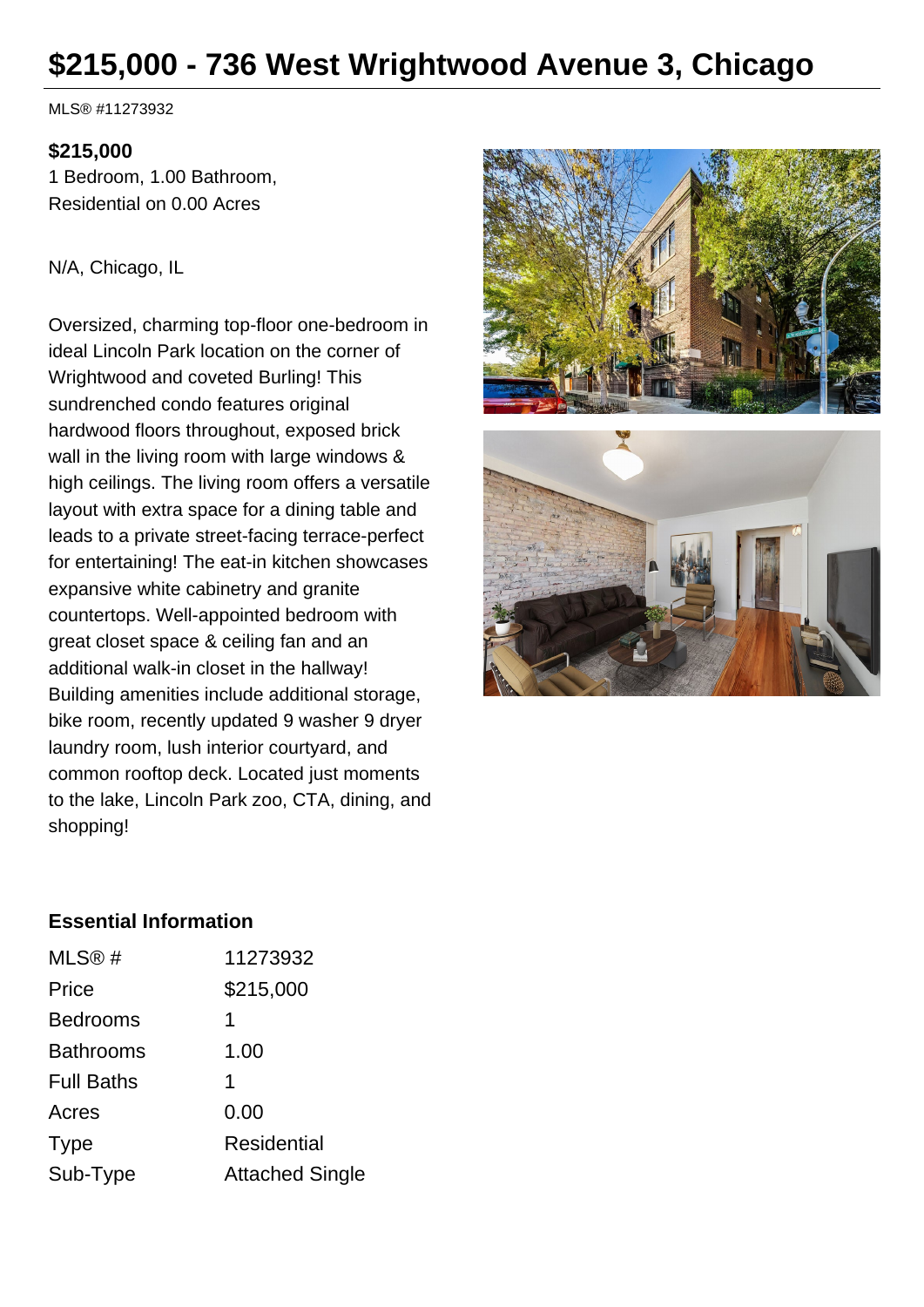| Active |
|--------|
|        |

## **Tax Information**

| Taxes    | \$3,883 |
|----------|---------|
| Tax Year | 2020    |

# **Community Information**

| Address      | 736 West Wrightwood Avenue 3 |
|--------------|------------------------------|
| Area         | <b>CHI - Lincoln Park</b>    |
| Subdivision  | N/A                          |
| City         | Chicago                      |
| County       | Cook                         |
| <b>State</b> | Ш.                           |
| Zip Code     | 60614                        |

#### **Interior**

| Heating         | <b>Steam</b>          |
|-----------------|-----------------------|
| Cooling         | Window/Wall Units - 2 |
| # of Stories    | 3                     |
| Has Basement    | Yes                   |
| <b>Basement</b> | None                  |

## **Exterior**

| <b>Exterior</b> | <b>Brick</b> |
|-----------------|--------------|
|                 |              |

# **School Information**

| <b>District</b> | 299                             |
|-----------------|---------------------------------|
| Elementary      | <b>Alcott Elementary School</b> |

## **Additional Information**

| Days on Market  | 229     |
|-----------------|---------|
| <b>HOA Fees</b> | 277     |
| HOA Fees Freq.  | Monthly |

# **Listing Details**

Listing Office @properties

**Reciprocity**  The data relating to real estate for sale on this website comes in part from the Broker Reciprocity program of Midwest Real Estate Data LLC. Real Estate listings held by brokerage firms other than Engel and Volkers are marked with the Broker Reciprocity logo or the Broker Reciprocity thumbnail logo (a little black house) and detailed information about them includes the names of the listing brokers. Some